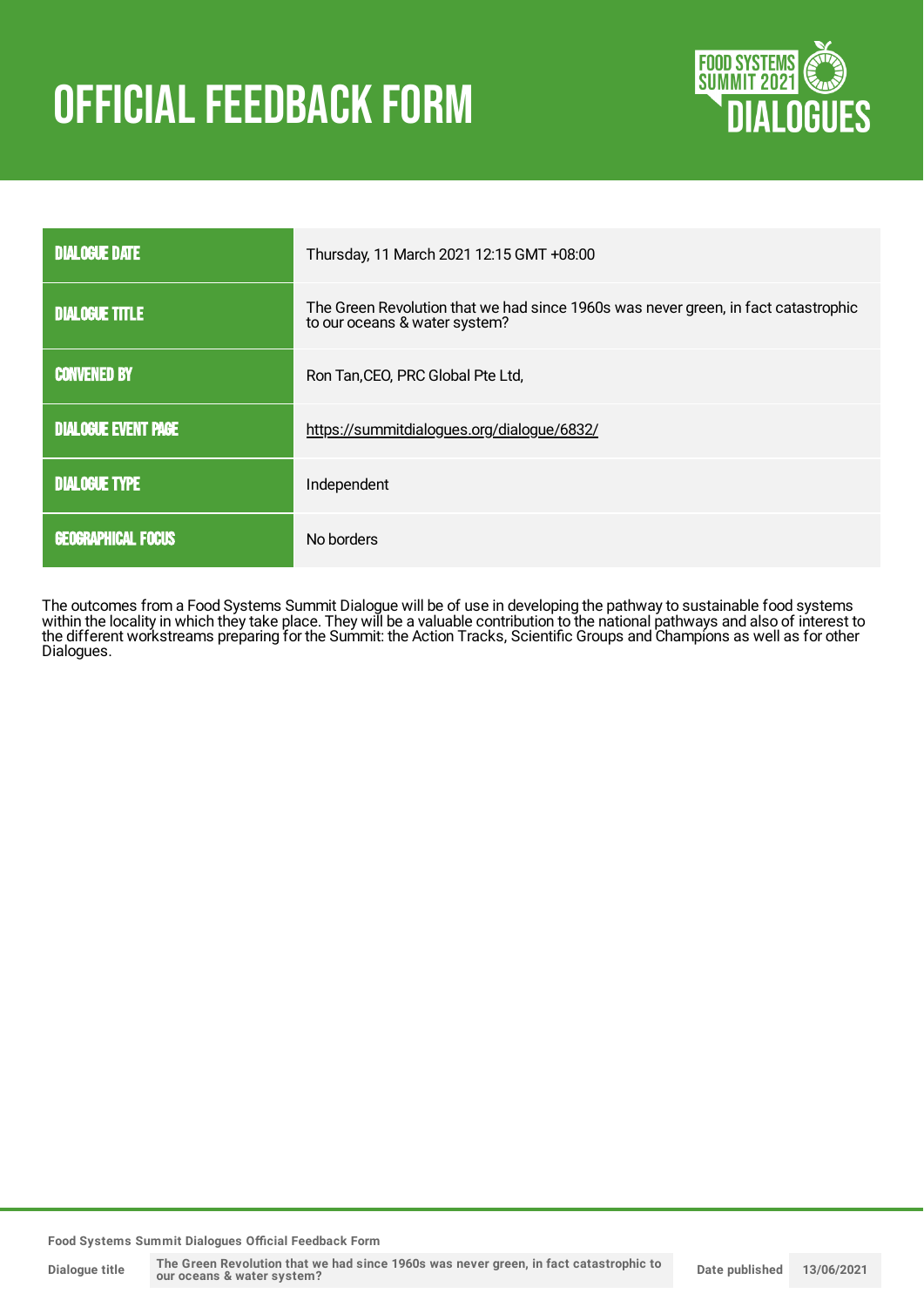## 1.PARTICIPATION



### NUMBER OF PARTICIPANTS FROM EACH STAKEHOLDER GROUP

| Small/medium enterprise/artisan             |  | Workers and trade union                     |  |
|---------------------------------------------|--|---------------------------------------------|--|
| Large national business                     |  | <b>Member of Parliament</b>                 |  |
| Multi-national corporation                  |  | Local authority                             |  |
| Small-scale farmer                          |  | Government and national institution         |  |
| Medium-scale farmer                         |  | Regional economic community                 |  |
| Large-scale farmer                          |  | <b>United Nations</b>                       |  |
| Local Non-Governmental Organization         |  | International financial institution         |  |
| International Non-Governmental Organization |  | Private Foundation / Partnership / Alliance |  |
| Indigenous People                           |  | Consumer group                              |  |
| Science and academia                        |  | Other                                       |  |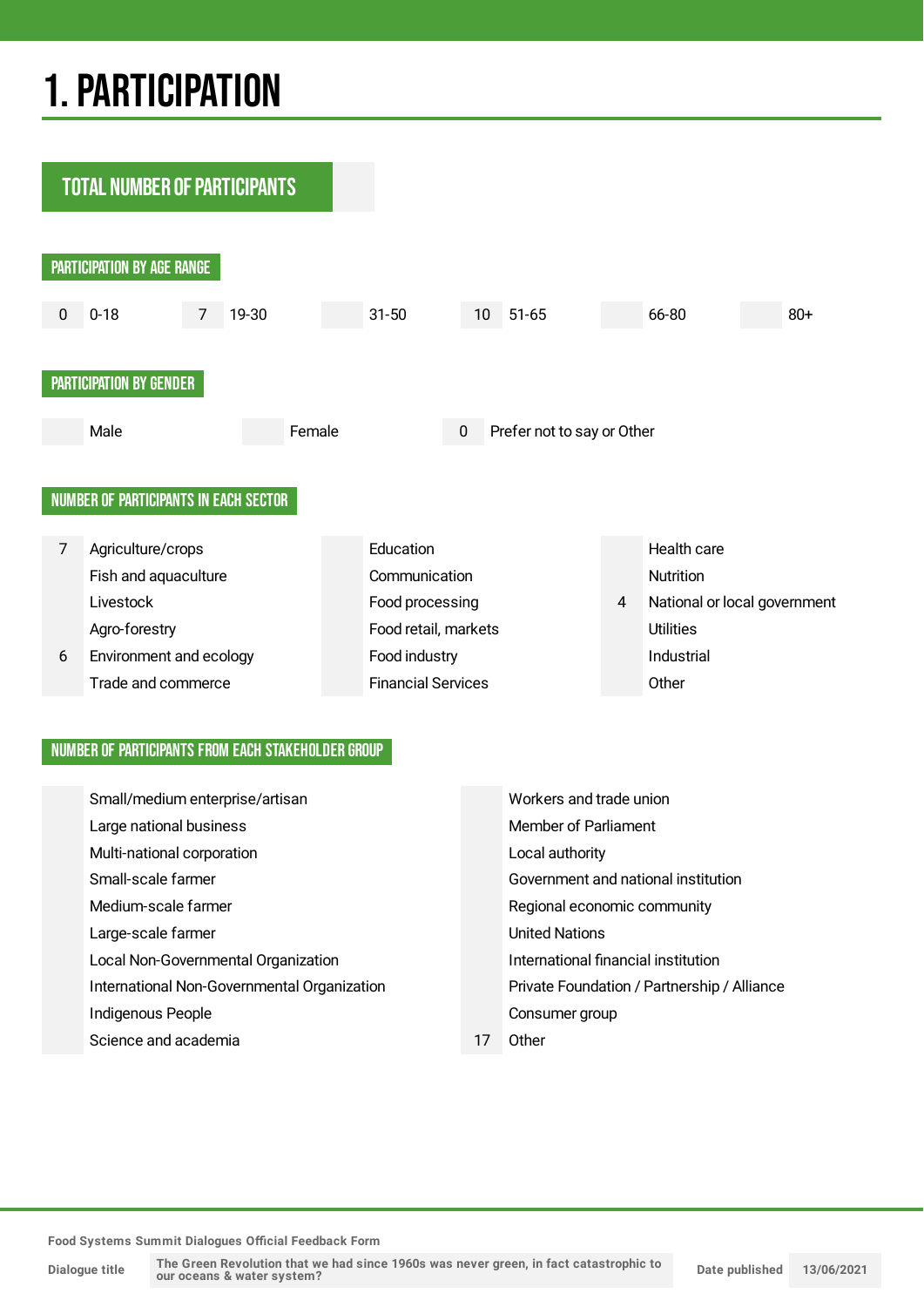## 2. PRINCIPLES OF ENGAGEMENT

HOW DID YOU ORGANIZE THE DIALOGUE SO THAT THE PRINCIPLES WERE INCORPORATED, REINFORCED AND ENHANCED?

I prepared a draft for my dialogue, and my presentation are all self explainatory on why and how we need to do away or ban all toxic chemical NPK fertilisers for our global crops' agriculture practices. As nature based solutions are easily available, and economical too. I have to emphasise that current production and application of toxic NPK fertilisers are not sustainable nor coherent with UNFCCC, Paris 2015 Agreement to curb emissions. There are already too many dead zones, and toxic red tides all over our major rivers, lakes, oceans and water sources. We need to reform the current toxic agri practices for our SDG goals, and also to make the UN Decade of Restoration successful.

HOW DID YOUR DIALOGUE REFLECT SPECIFIC ASPECTS OF THE PRINCIPLES?

DO YOU HAVE ADVICE FOR OTHER DIALOGUE CONVENORS ABOUT APPRECIATINGTHE PRINCIPLES OF ENGAGEMENT?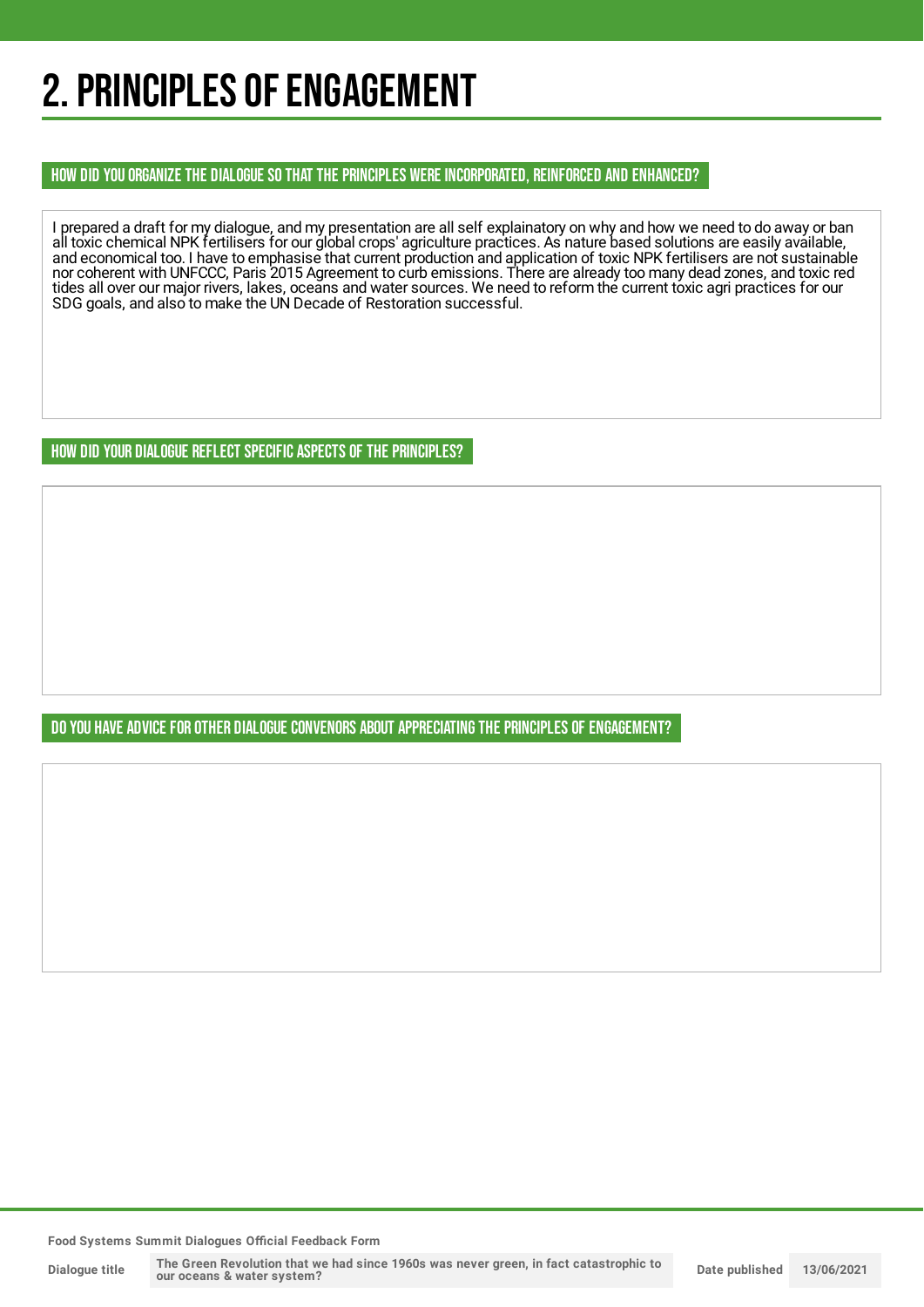## 3. METHOD

The outcomes of a Dialogue are influenced by the method that is used.

DID YOU USE THE SAME METHOD AS RECOMMENDED BYTHE CONVENORS REFERENCE MANUAL?

**Yes** ✓ **No**

So far I am not able to put my message across to all participants, that toxic NPK fertilisers should be banned. Science and history have proven that NPK fertiliser is irrelevant, and on the contrary never green and eco-friendly in the first place. The major compositions source of ammonia nitrates, phosphates and potassium are just as pollutive and contaminating in their respective extractive industries. Air, soil, land,water & life supporting biodiversity and ecology are all destroyed. Cynobacteria and cynotoxins are laden in all our oceans and water system destroying all our fishery industry, and health of our ecology too. Unless we halt the current toxic chemical NPK fertiliser industry, with statutory Ecocide legislation like the French legislation or like Sri Lanka legislation to ban all chemical use/importations, food security will not be there. With NPK fertilisers application harvests are never safe nor nutritious and without food security too.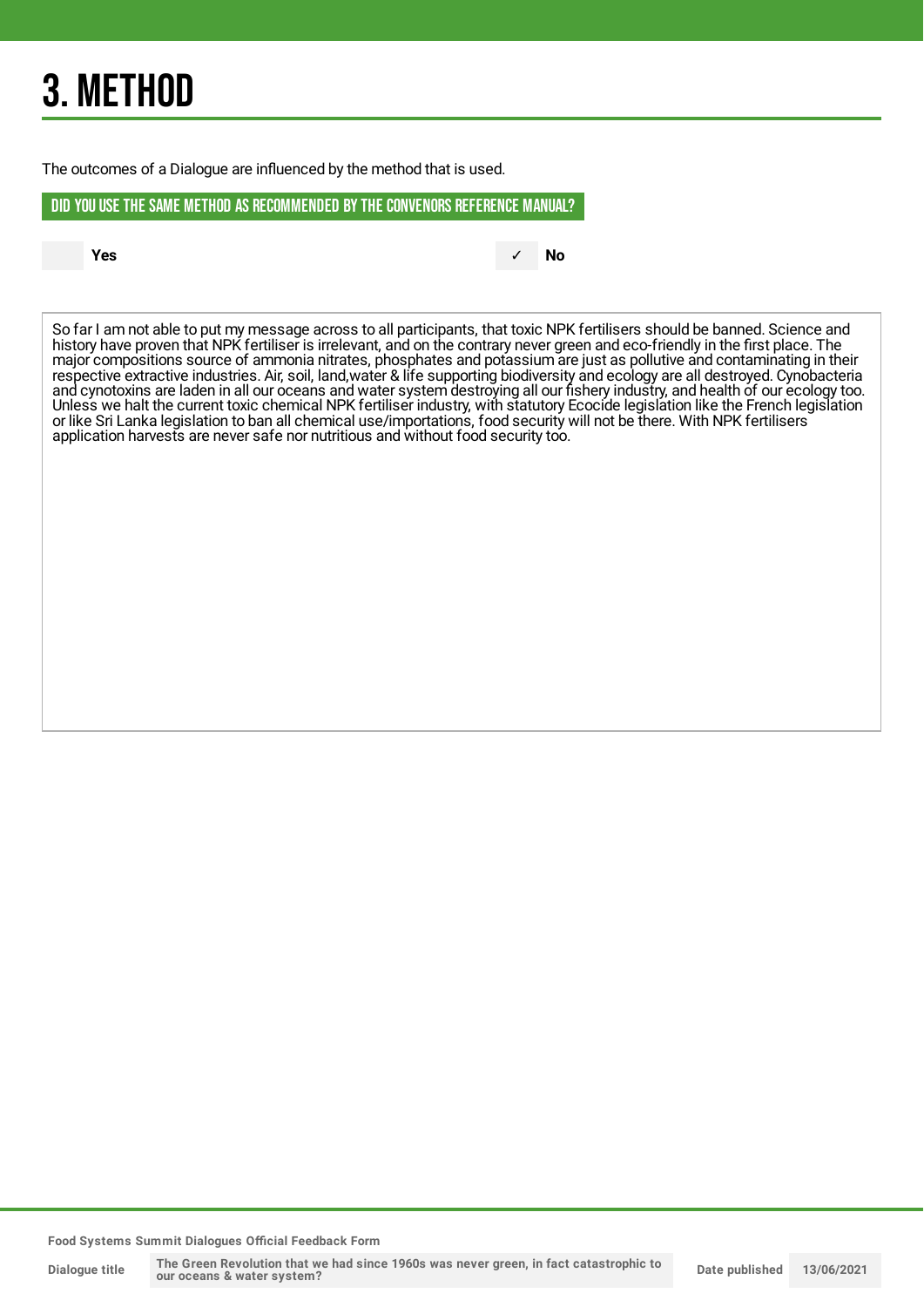## 4. DIALOGUE FOCUS & OUTCOMES

## MAJOR FOCUS

1) All major rivers, water system & oceans are in deep eco suicide laden with plastic waste and leaching from toxic NPK fertilisers. ( Resulting in redtides &toxic algae blooms & dead zones).Refer Nasa satellite images. 2) Unless we stop polluting the water system & oceans it is not possible to have the 30% Marine Protection Area by 2030, and not possible to achieve the UN SDG . There will be no food security from the fisheries or aquaculture industry too. 3) The current practice of using toxic NPK fertilisers for soil to enhance harvest is incorrect.( NPK is Irrelevant too) 4) The NPK fertilisers comes with high carbon intensity, and also from the heavy pollution of extractive industry for phosphate and potash. ( composition of NPK fertilisers). 5) Ammonia nitrate from NPK fertilisers is an existential threats to humanity. ( Food security challenge, Ammonia nitrate is for bomb making purposes & very toxic to soil & degradation to air, water, soil , land, & human health too) 6) The science have proven that nature based solution is the best alternative to all toxic NPK fertilisers. The essence of crops' harvest is from the microbial community within soil, and nature photosynthesis process. 8) There is an urgent need to legislate ecocide law, ( like the French Ecocide Law) to halt degradation to our soil, water system and biodiversity. 9) We need to live in harmony with nature, and to stop all pollution by chemical NPK fertilisers into our water system & oceans. 10) Nature based solutions, with the application of manure from animal husbandry and natural carbon sequestrations should be the new norm for all crops' agriculture. ( " MONIGREEN" from Singapore PRC Global Pte.Ltd. CEO Ron Tan )

#### ACTION TRACKS

| <b>KEYWORDS</b> |  |
|-----------------|--|
|-----------------|--|

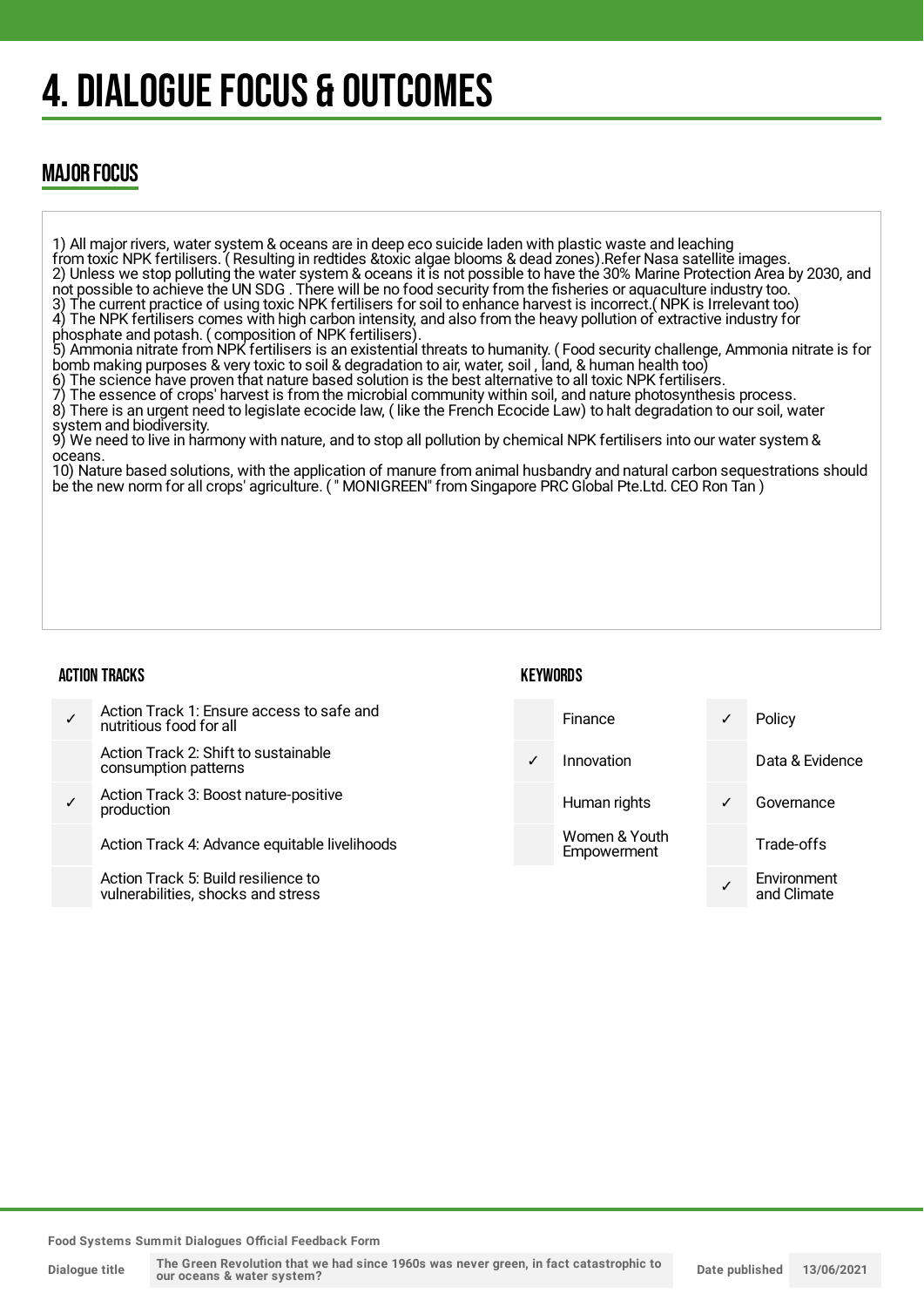### MAIN FINDINGS

Most farmers or policy makers are not aware that the current practices of using and producing chemical NPK fertilisers are so destructive to our biodiversity, ecology and natural life supporting system. As there are symbiotic relationships among, air, water and land (soil). Toxic NPK fertilisers have been to proven to degradate soil, water and oceans.Unless we stop leaching NPK fertilisers into water system and halt all contamination and pollution of ocean, how are we to have a " Decade of Restoration" to succeed. The externalities of extraction industries, of phosphate and potash are very pollutive to our air, water and (soil)land. Ammonia nitrates synthesis from natural gas is carbon and energy intensive, and very contaminating too. Workers working in the blending of chemical fertilisers NPK, if not in proper safety gears are known to have cancers from the pollution of npk fertilisers industry. It is an existential threat and security threats to humanity, if NPK fertiliser industry is not terminated by respective legislations. World Bank and all other financial institutions should revoke the existing financial packages for construction of NPK fertiliser plants, and bring it to an immediate halt.There are no food security in place, if NPK fertiliser industry is not halted. To produce nutritious and safe harvest for food consumptions, NPK fertilisers should never be used in the first place.

#### ACTION TRACKS

| nutritious food for all |
|-------------------------|
|-------------------------|

- ✓ Action Track 2: Shift to sustainable consumption patterns
- ✓ Action Track 3: Boost nature-positive production

Action Track 4: Advance equitable livelihoods

Action Track 5: Build resilience to vulnerabilities, shocks and stress

## **KEYWORDS**

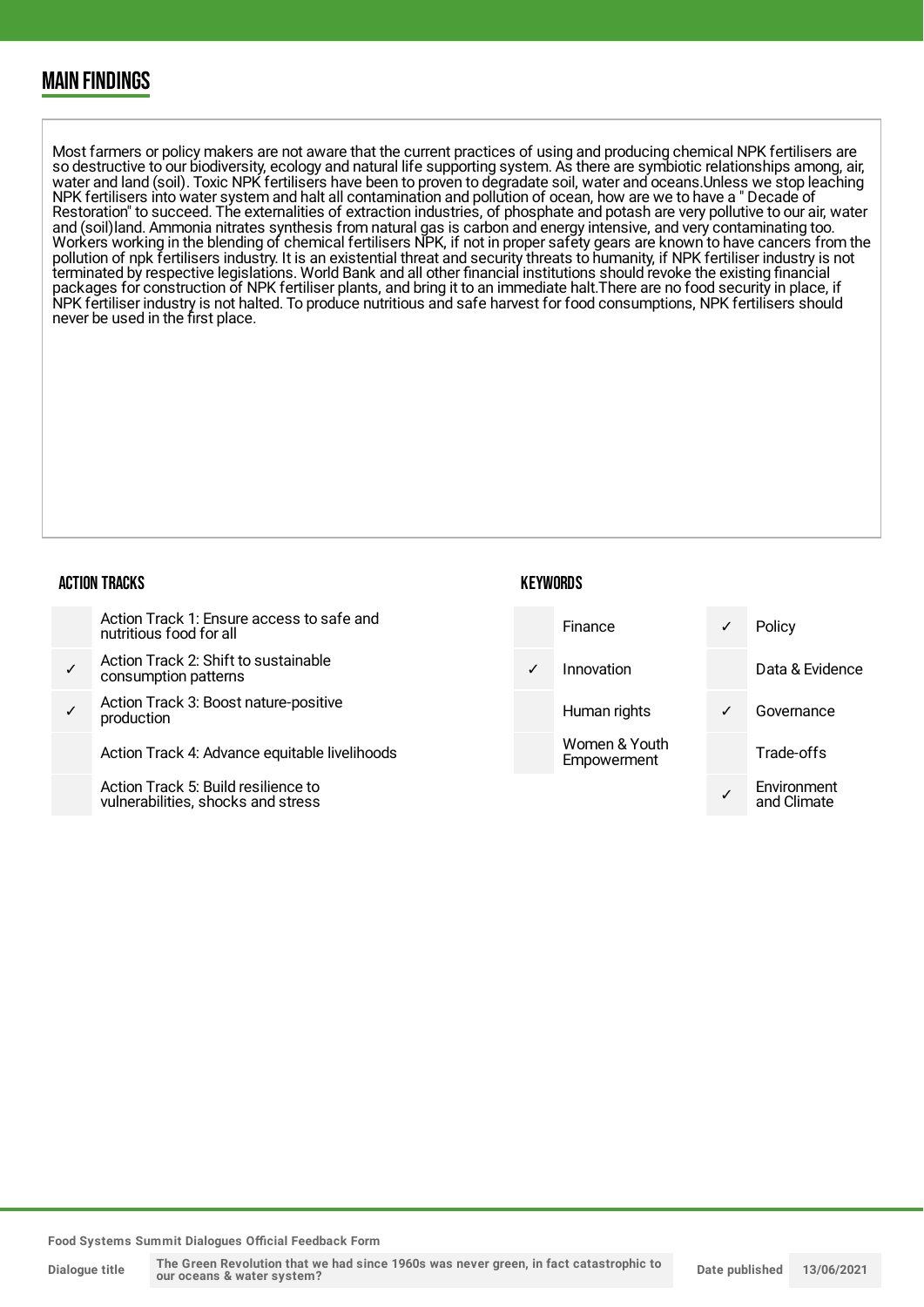## OUTCOMESFOR EACH DISCUSSION TOPIC

#### ACTION TRACKS

Action Track 1: Ensure access to safe and nutritious food for all

Action Track 2: Shift to sustainable consumption patterns

Action Track 3: Boost nature-positive production

Action Track 4: Advance equitable livelihoods

Action Track 5: Build resilience to vulnerabilities, shocks and stress

#### **KEYWORDS**

| Finance                      | Policy                     |
|------------------------------|----------------------------|
| Innovation                   | Data & Evidence            |
| Human rights                 | Governance                 |
| Women & Youth<br>Empowerment | Trade-offs                 |
|                              | Environment<br>and Climate |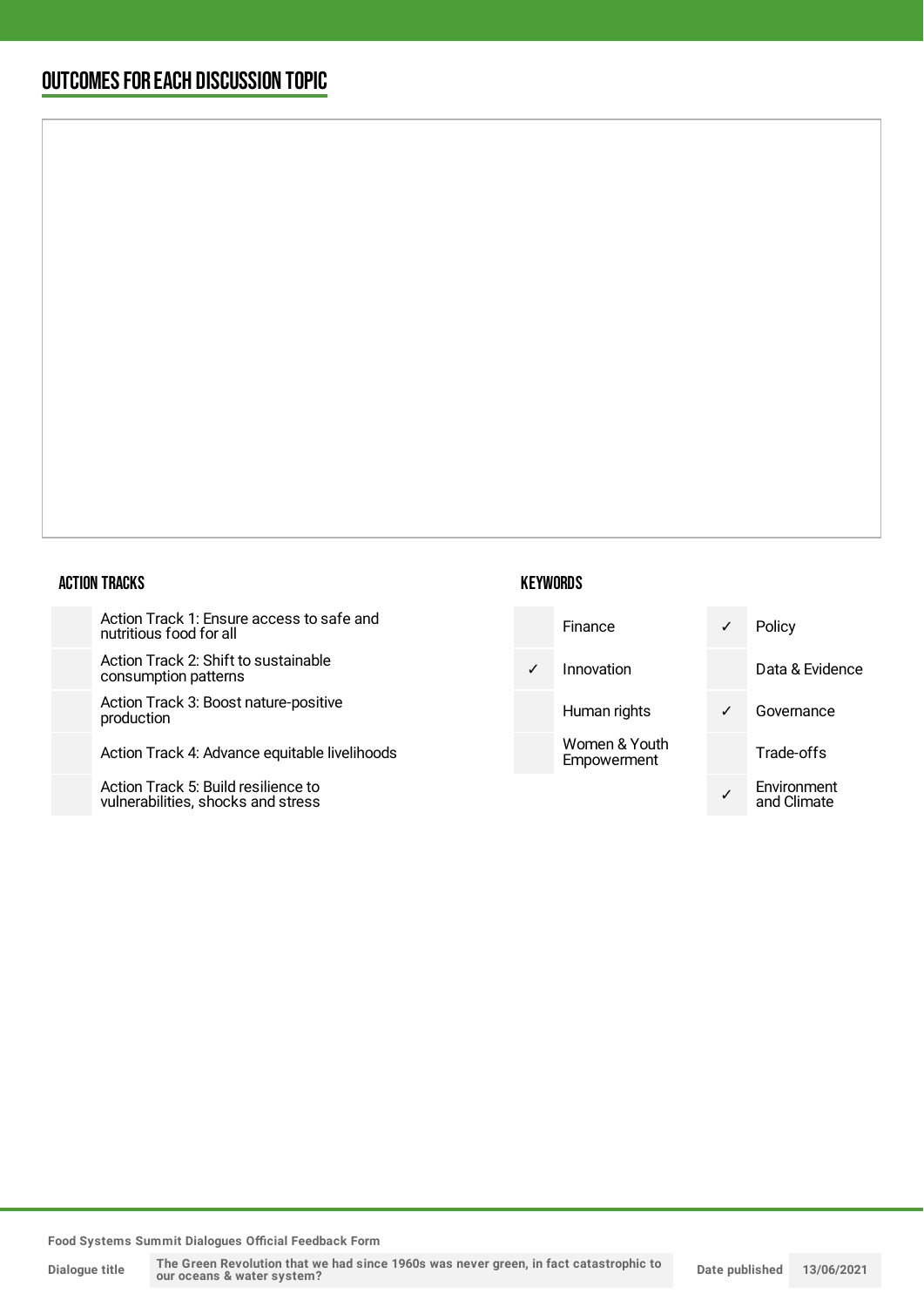## AREAS OF DIVERGENCE

The key take aways from my dialogues are for all head of governments as signatory to the Paris Cop21 agreement, and signatory to the UN Convention on Biodiversity, to follow France and Sri Lanka to make pollution by chemical fertilisers NPK leaching into any water system or ocean a very serious crime by respective legislation. To succeed for the "Decade of Restoration" and to protect our Oceans by 30% by 2030. (MPA 2030), there is an urgent need to

take actions by all signatories to the Paris 2015 agreement. There is an urgent need to ban all toxic chemical fertilisers industry before we reach any tipping point.

#### ACTION TRACKS

| Action Track 1: Ensure access to safe and<br>nutritious food for all |
|----------------------------------------------------------------------|
|----------------------------------------------------------------------|

- ✓ Action Track 2: Shift to sustainable consumption patterns
- ✓ Action Track 3: Boost nature-positive production

Action Track 4: Advance equitable livelihoods

Action Track 5: Build resilience to vulnerabilities, shocks and stress

### **KEYWORDS**